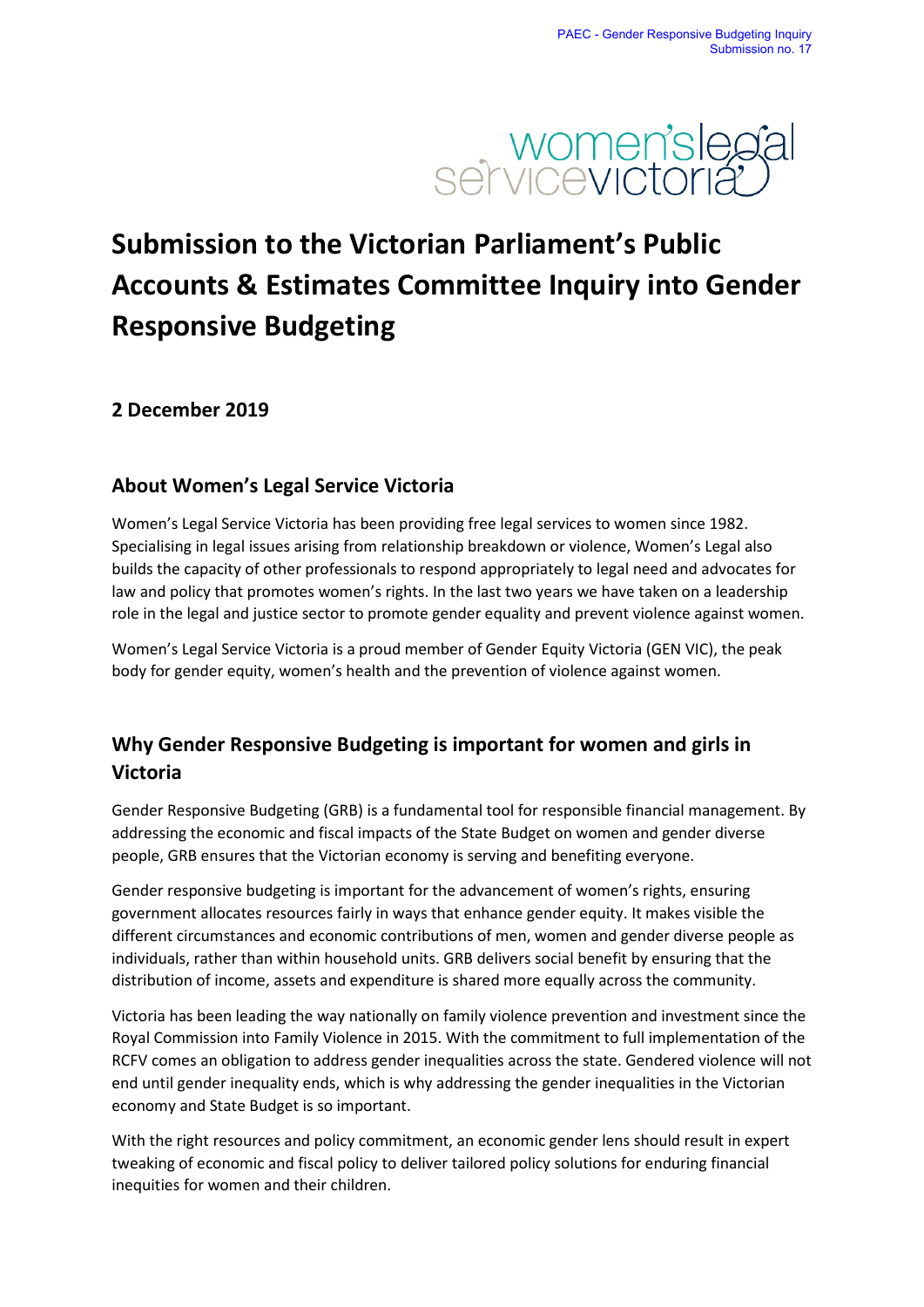For further, in-depth information on gender responsive budgeting responding to the full Terms of Reference of the Inquiry, see GEN VIC's submission *Back on Track: Gender Responsive Budgeting*  attached to this submission.

# **The need for Gender Responsive Budget for women and girls in the legal and justice context**

The significant disparity in legal assistance funding provided to men compared to women reflects a deeply gendered view of what is important. Legal aid continues to be more readily available for criminal matters, in which men are much more likely to need legal aid, than family law, in which women are much more likely to need legal aid. There is case law that has led to this valuing of the criminal law but this does not explain government's reluctance to view a mother at risk of permanently losing her children as being at least as deserving of assistance. Gender responsive budgeting has the potential to highlight and disrupt this inequity.

We also believe that gender responsive budgeting would see considerably more investment and more sustainable investment in the primary prevention of violence against women. As a relative newcomer to this work, we have been surprised by the small and time limited grants available for this important work. WLSV received \$100,000 for 12 months from the Victorian Government *Free From Violence* strategy to lead legal and justice sector-wide engagement and planning on primary prevention of violence against women. By leveraging at least \$200,000 of our own resources WLSV has made significant progress in engaging sector stakeholders and planning for consistent, collaborative, best practice primary prevention interventions.

However, the sector remains grossly under-resourced for this work despite being a *Change the Story* (Our Watch 2015) priority setting for primary prevention of violence against women. There is a significant risk that the substantial progress that has been achieved to date will stall without additional and longer term funding.

#### **Key recommendations**

**As a member of Gender Equity Victoria, [insert organisation name] supports in full the recommendations put forward by GEN VIC in their Back on Track: Gender Responsive Budgeting Submission. These recommendations are as follows:**

| <b>Recommendation 1:</b> | That the Victorian Government adopt global best practice in the<br>establishment, implementation and resourcing of gender responsive<br>budgeting in the State of Victoria.                                |
|--------------------------|------------------------------------------------------------------------------------------------------------------------------------------------------------------------------------------------------------|
| <b>Recommendation 2:</b> | That gender responsive budgeting be aligned to the Victorian Gender<br>Equality Strategy and the forthcoming Victorian Gender Equality Act.                                                                |
| <b>Recommendation 3:</b> | That the Office for Women be protected from further machinery of<br>government changes, to enable whole of government oversight of gender<br>equity and gender responsive budgeting.                       |
| <b>Recommendation 4:</b> | That the Department of Treasury & Finance publish annual data on the<br>gender make up of the department, including the representation of women<br>on the boards of its agencies, affiliates and entities. |
| <b>Recommendation 5:</b> | That the Department of Treasury and Finance establish a specialist gender<br>economics unit to plan, implement and evaluate gender responsive                                                              |